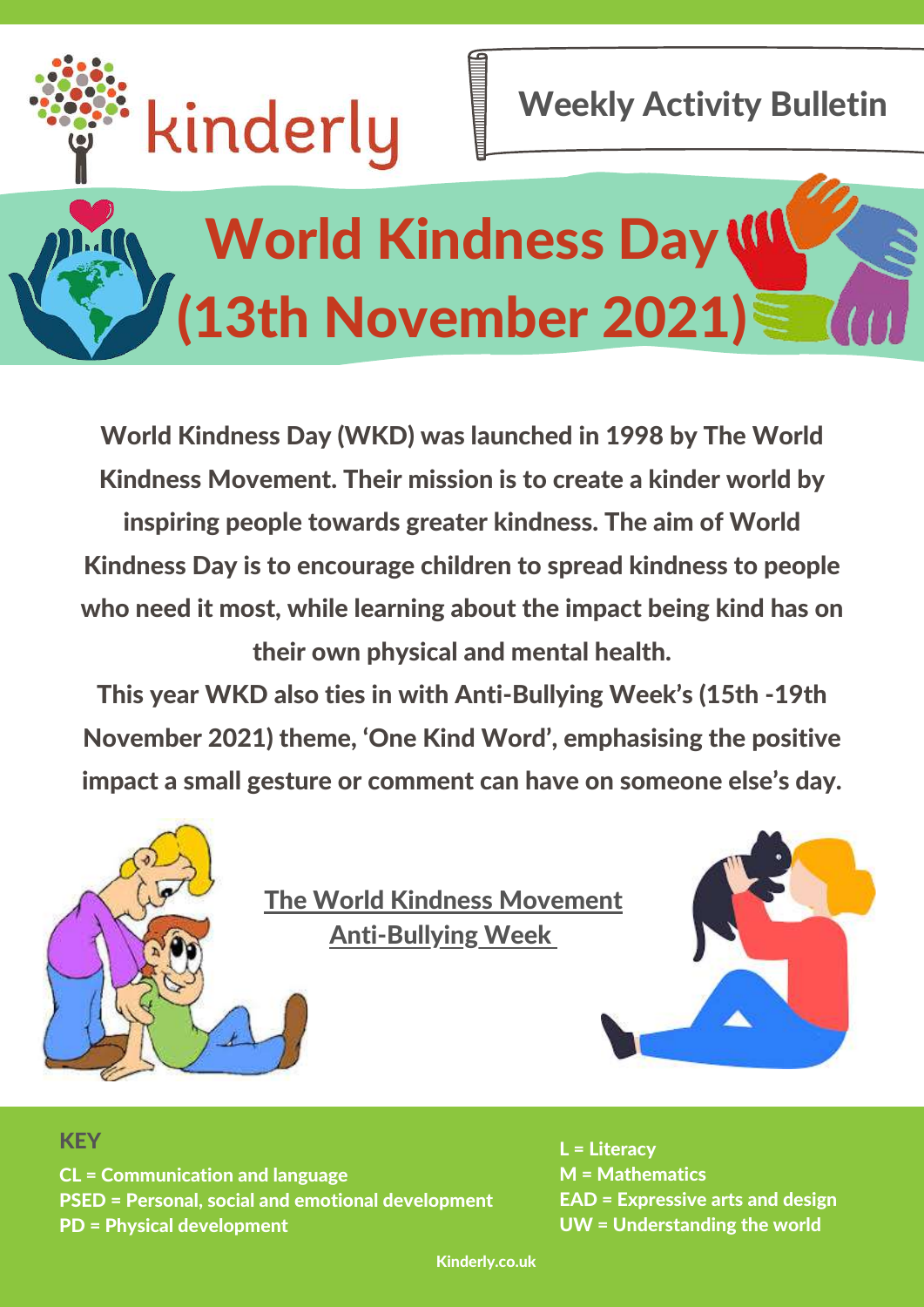

# World Kindness Day

Talk to children about what they think 'being kind' means. Find out different definitions.

Ask children for ideas of how they can be kind, to incorporate into your activities.



Ask children to tell you what kind acts they have done at home or in the community. Share these, and others that you do as a setting, on the WKD forum.



World [Kindness](https://schoolofkindness.org/resources-for-schools/world-kindness-day-2021?gclid=Cj0KCQjw8eOLBhC1ARIsAOzx5cFOtTeSiKkeSpmOBvx-6t0glSw9eLFjC2dl1SMsj7GtbOCpU9ZEHK4aAmckEALw_wcB) Day Share a [kindness](https://internationalkindnessday.org/en/) story

#### AREAS OF LEARNING





#### AREAS OF LEARNING



### Story time

Use stories to help children develop an understanding of the concept of kindness. Here are a few suggestions but there are many more.

- Kindness: A [lift-the-flap](https://www.amazon.co.uk/Kindness-Find-About-Pat-Cake/dp/1526382237/ref=cm_cr_arp_d_product_top?ie=UTF8) board book about being kind
- I Like To Be Kind: [Children's](https://www.amazon.co.uk/Like-Be-Kind-Childrens-Preschool/dp/B08XL9QL14/ref=tmm_pap_swatch_0?_encoding=UTF8&qid=1635329254&sr=8-11) Book About Kindness for Preschool
	- Hands are Not for Hitting (Best [Behaviour](https://www.amazon.co.uk/Hands-are-Hitting-Best-Behavior/dp/157542200X/ref=tmm_hrd_swatch_0?_encoding=UTF8&qid=1635329254&sr=8-14) series)
	- The [Invisible](https://www.amazon.co.uk/Invisible-Boy-Trudy-Ludwig/dp/1582464502/ref=tmm_hrd_swatch_0?_encoding=UTF8&qid=&sr=) Boy
	- [Kind](https://www.amazon.co.uk/Kind-Alison-Green/dp/1407194569/ref=tmm_hrd_swatch_0?_encoding=UTF8&qid=1635329254&sr=8-19)
	- Kindness Grows: A [Peek-through](https://www.amazon.co.uk/Kindness-Grows-Peek-through-Picture-Teckentrup/dp/1838910387/ref=tmm_pap_swatch_0?_encoding=UTF8&qid=1635329254&sr=8-20) Picture Book
	- Like to be Kind [\(Campbell](https://www.amazon.co.uk/Like-Kind-Little-Big-Feelings/dp/1529023378/ref=cm_cr_arp_d_product_top?ie=UTF8) Little Big Feelings)
	- ABCs of Kindness: A [Highlights](https://www.amazon.co.uk/ABCs-Kindness-Highlights-Books/dp/1684376513/ref=cm_cr_arp_d_product_top?ie=UTF8) Book about Kindness
	- [When](https://www.amazon.co.uk/When-Duck-Stuck-Joanna-Watts/dp/0645238503/ref=tmm_pap_swatch_0?_encoding=UTF8&qid=&sr=) Duck Got Stuck
	- The Very Helpful [Hedgehog](https://www.amazon.co.uk/Very-Helpful-Hedgehog-Rosie-Wellesley/dp/184365198X/ref=tmm_pap_swatch_0?_encoding=UTF8&qid=&sr=)

#### Kinderly.co.uk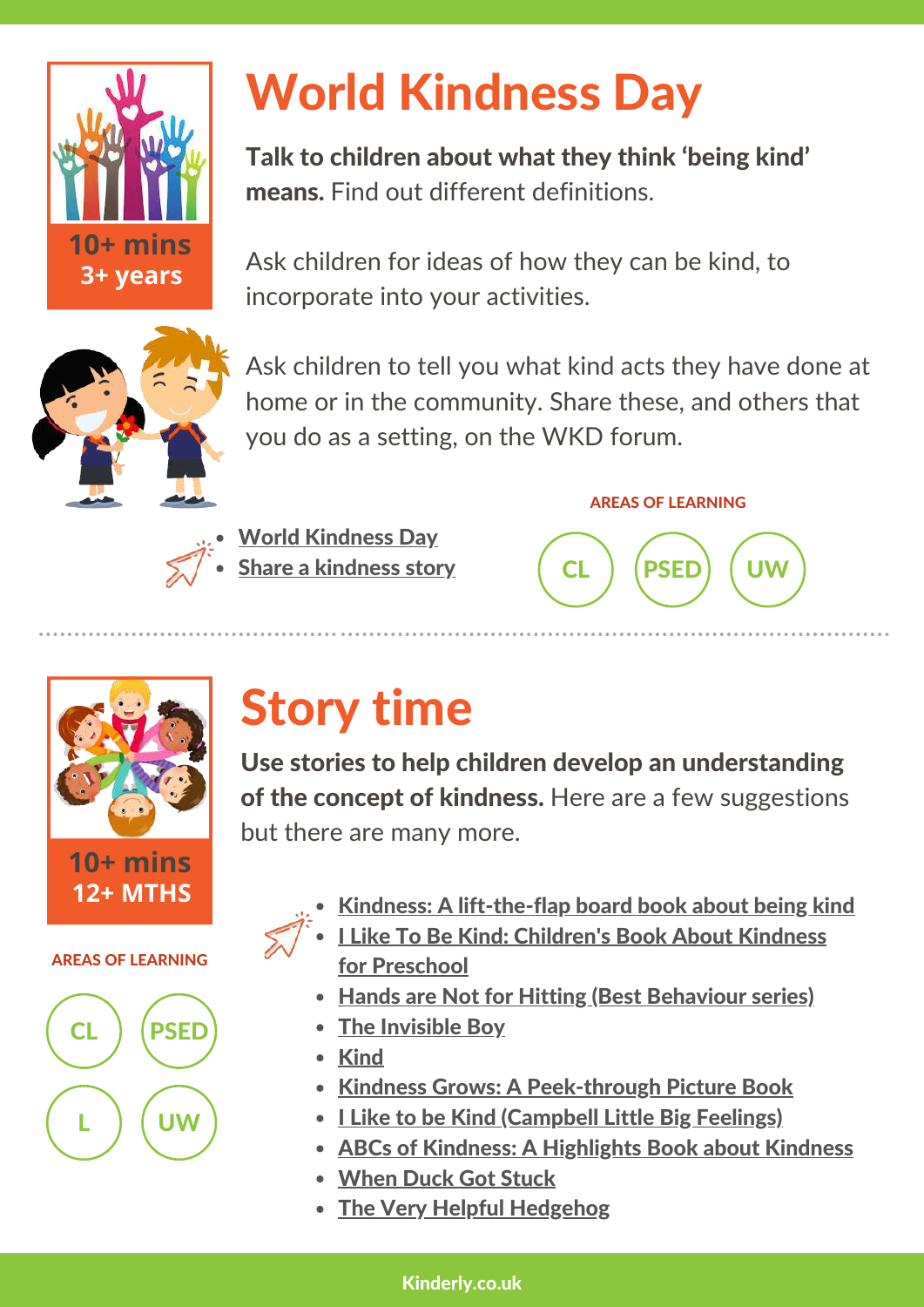

### Fill a bucket

Imagine everyone has an invisible bucket, that holds all their good feelings and positive thoughts. When you do something kind for someone, you are helping to fill their bucket, but when you do something mean, you are emptying their bucket.

Use this concept, and the accompanying books, to help children understand how social interactions positively or negatively affect others.

Talk about the things they do that can help fill someone's bucket.



- Have You Filled a Bucket [Today?](https://www.amazon.co.uk/Filled-Bucket-Today-Bucketfilling-Books/dp/099609993X/ref=tmm_pap_swatch_0?_encoding=UTF8&qid=1635329254&sr=8-21)
- **How Full Is Your [Bucket?](https://www.amazon.co.uk/How-Full-Your-Bucket-Kids/dp/1595620273/ref=tmm_hrd_swatch_0?_encoding=UTF8&qid=&sr=)**
- Fill a [Bucket](https://www.amazon.co.uk/Fill-Bucket-Guide-Happiness-Children/dp/0996099972/ref=tmm_pap_swatch_0?_encoding=UTF8&qid=&sr=)

AREAS OF LEARNING

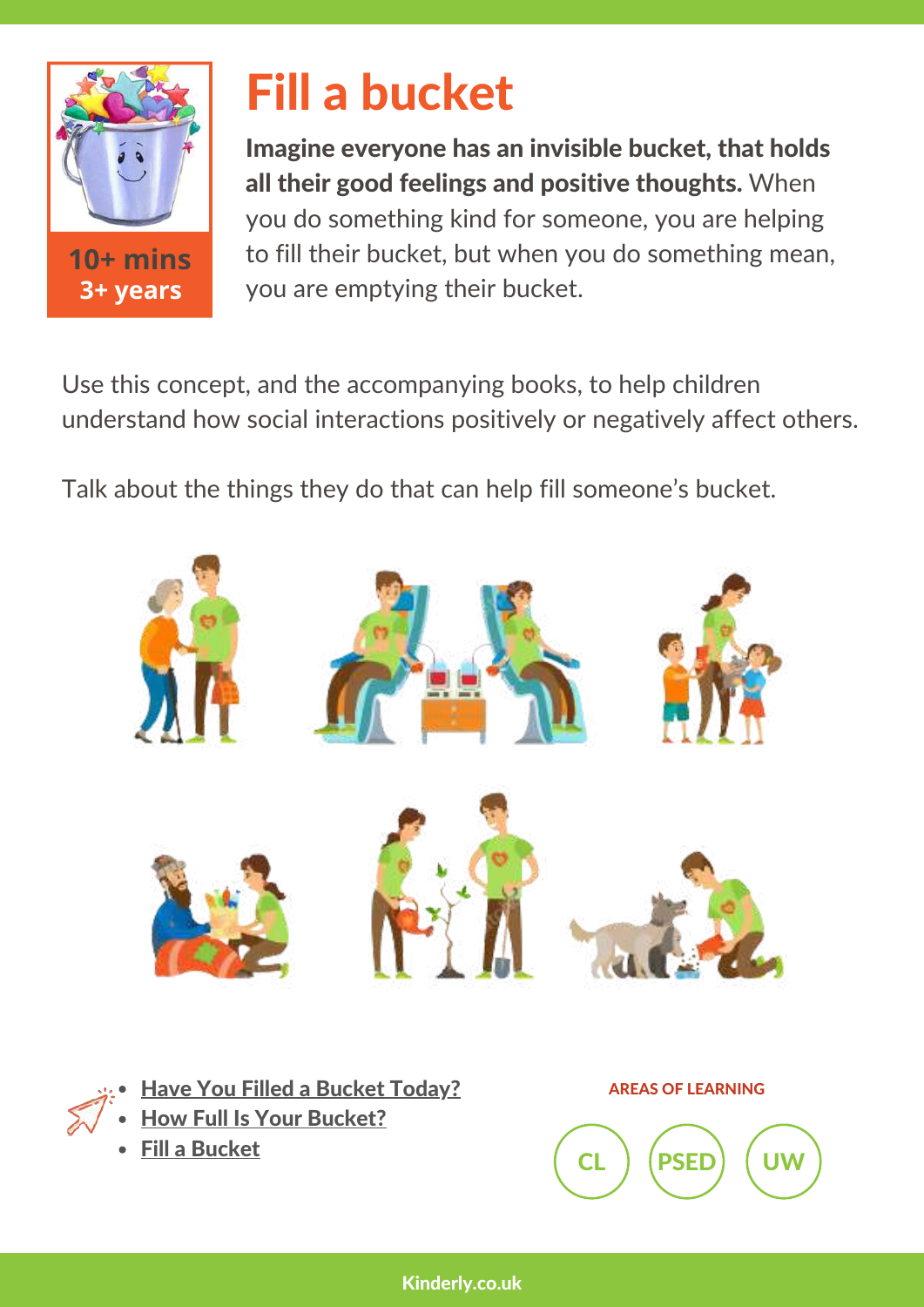

### Acts of kindness

''A random act of kindness is an unexpected act of charity, helpfulness, or thoughtfulness and is often done for a stranger, without any expectation of gratitude or reward.''

Listen to the story 'Be Kind' about what it means to be kind, and how even very small acts can have big consequences.

Discuss how children in the setting can make differences to other people's lives through small acts of kindness, e.g. pictures featuring bright, positive images, to deliver around your neighbourhood; posies of flowers to give to local keyworkers such as shop assistants, NHS staff or postal workers; baking together for a local care home, Veteran's Association or homeless shelter; sending someone a 'smile card' (see link).



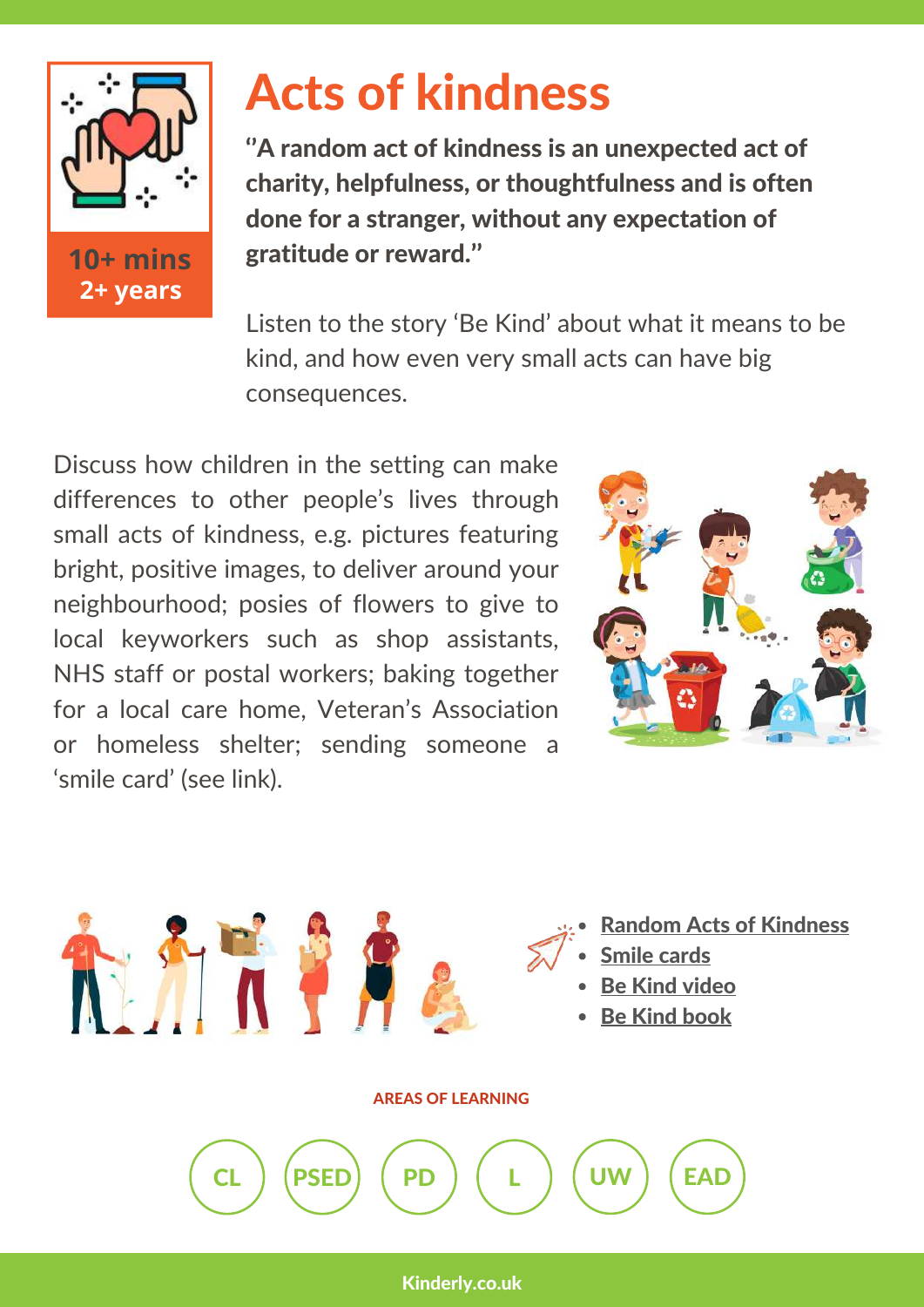

AREAS OF LEARNING

CL RSEE

PD ) ( UW

# Being helpful

Young children begin to learn about kindness through their desire to emulate grown-ups, including cleaning and helping around the house and setting.

Get them involved in washing up dishes after snack time, sweeping the floor and tidying away toys.

Share ideas with parents to support children helping out at home.

[Washing](https://www.raisingdragons.com/washing-dishes-toddler-activity/) dishes [Home](https://www.tinies.com/our-favourites/getting-children-to-help-around-the-house.html) help





# Let's cooperate

Facilitate cooperative play activities, such as simple board games, cooperative construction challenges, parachute play and ball games, to help children develop an understanding of positive social interactions, turntaking and feeling included.

- [Cooperative](https://www.bestbeginningsalaska.org/wp-content/uploads/ela_cooperativeplay.pdf) play ideas for toddlers
- [Turn-taking](https://www.bbc.co.uk/tiny-happy-people/my-turn-your-turn/z7jnhbk) play
- Joint play [activity](https://www.toddlerapproved.com/2013/09/knocking-down-cup-towers-baby-playtime.html) idea

AREAS OF LEARNING

Kinderly.co.uk

CL ) (PSED) ( PD ) ( L ) ( M ) ( UW ) (EAD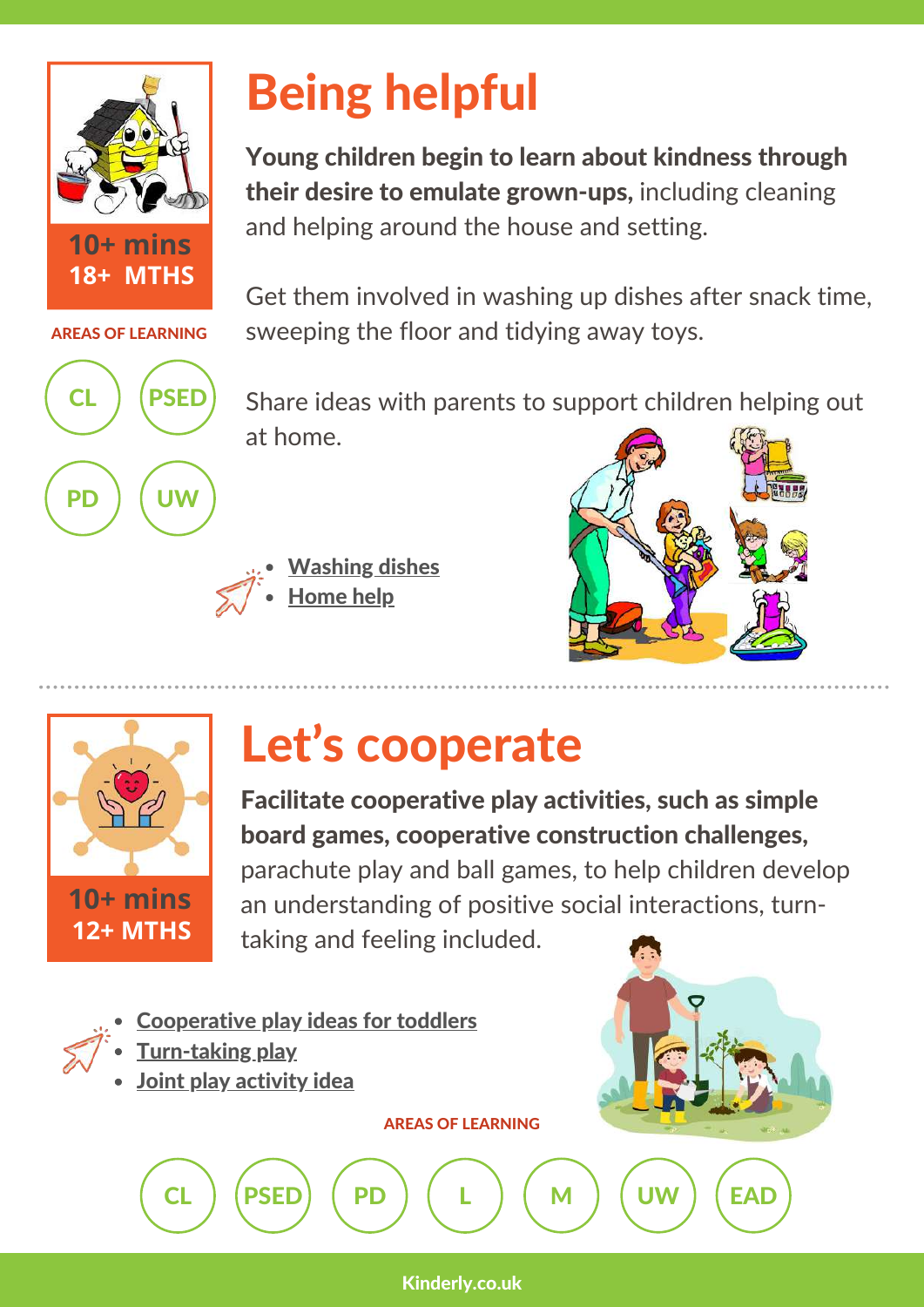

**10+ mins**

**2+ years**



# The Rainbow Fish

Read the story of the Rainbow Fish to children to prompt discussion around the positive impact of 'giving'

both for the giver and the receiver.

Children could create large, colourful shiny scales that can be combined to make a beautiful collaborative wall decoration of the Rainbow Fish. Use foil, cellophane, tissue paper and recycled materials to enhance the designs. AREAS OF LEARNING





### Kindness rocks

Encourage children to decorate pebbles with pictures and patterns. Cover with varnish to weatherproof them.

Go for a walk and find places to leave pebbles for others to discover, such as on a park bench, around a war memorial, or on top of a post box.

Send pebbles home for children to distribute when out and about with their families.

This is a lovely way to make a stranger smile.

Rainbow Fish [activities](https://www.mystorytimecorner.com/lesson-sharing-the-rainbow-fish/)

[Rainbow](https://www.amazon.co.uk/Rainbow-Fish-Marcus-Pfister/dp/3314015445/ref=tmm_pap_swatch_0?_encoding=UTF8&qid=1635329315&sr=8-32) Fish story

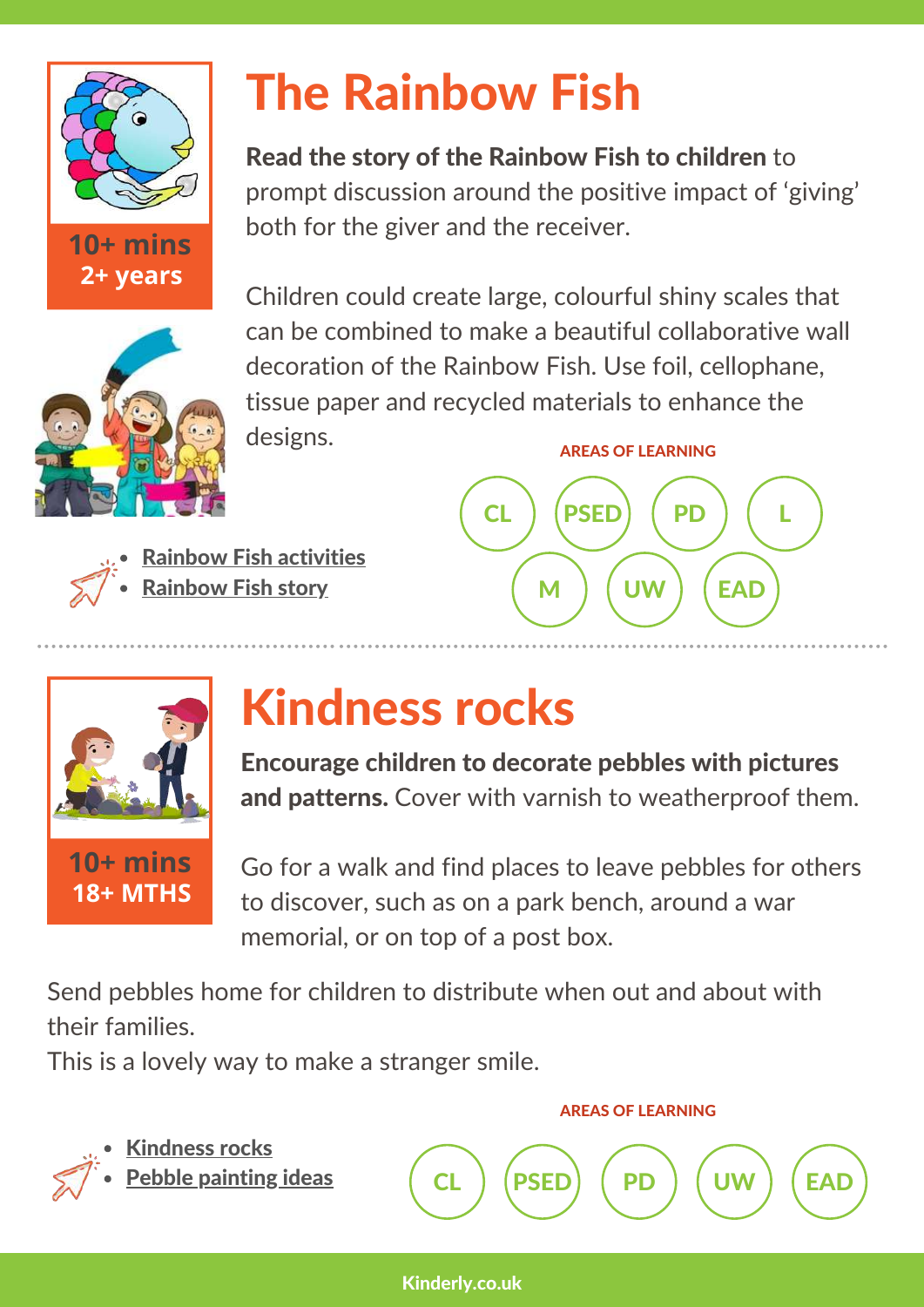

## Kindness jar

Set a challenge to children to do one kind thing a day from a kindness jar.



Children can suggest ideas that are written on to slips of paper then added to the jar at the start, then pull out one a day to complete.

Each child could have their own jar, or you could have one for the whole setting.